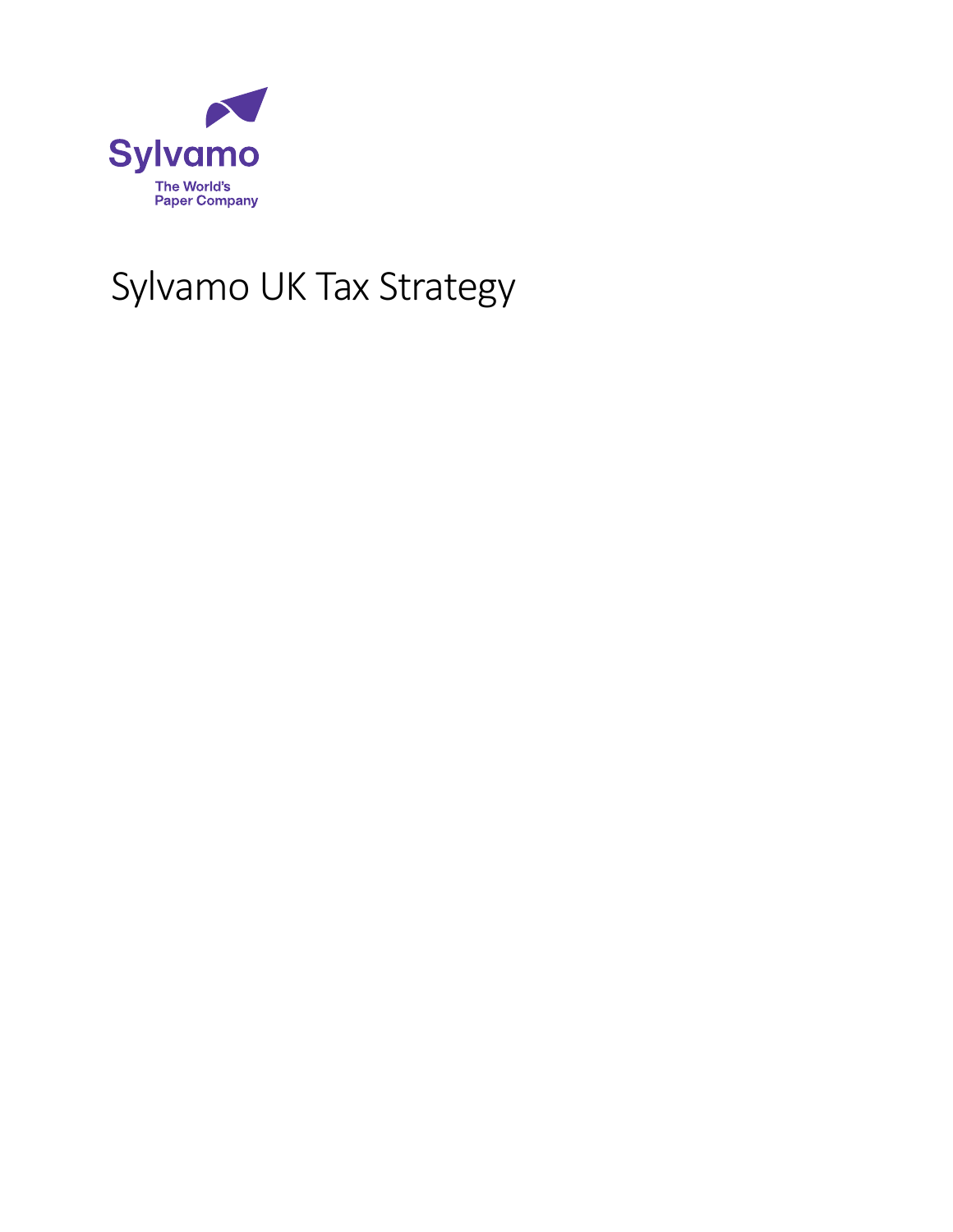

Pursuant to sections 161 and 19(2) of Schedule 19 of the 2016 Finance Act, Sylvamo UK Limited ("Sylvamo UK"), formerly known as International Paper (UK) Limited, is herewith publishing an outline of its tax strategy.

The company has changed its name in response to the global spinoff of its printing papers business by International Paper. As of October 1, 2021, the ultimate parent of Sylvamo UK is Sylvamo Corporation ("Sylvamo", "the Company"). Sylvamo is a publiclytraded company, listed on the New York Stock Exchange and includes in its organizational structure companies within and outside of the US operating in the printing papers business. Sylvamo UK is one of the legal entities which is part of Sylvamo organization.

Sylvamo relies on a set of core values that are solid, enduring and time-tested which are applied across all business functions, including tax. Sylvamo is committed to doing what is in the best interest of our shareholders, the company, and our employees. We are each individually accountable for faithfully following the laws that apply to Sylvamo. Wherever we operate, we uphold the highest ethical standards of conduct on the job. We pride ourselves in operational excellence, and exercise integrity when managing the information and assets that are at the heart of our business.

Sylvamo has a Corporate Ethics Office and employees are periodically required to reaffirm, in writing, their commitment to the Code of Conduct. We are committed to doing the right things, in the right ways, for the right reasons.

## *Sylvamo Worldwide*

Sylvamo is one of the world's leading producers of printing and writing papers. Sylvamo's primary product is uncoated paper. The Company produces papers for use in copiers, desktop and laser printers, digital imaging. End-use applications include advertising and promotional materials such as brochures, pamphlets, greeting cards, books, annual reports and direct mail. Uncoated papers also produces a variety of grades that are converted by our customers into envelopes, tablets, business forms and file folders. Headquartered in Memphis, Tennessee, USA, Sylvamo employs approximately 7,000 people worldwide, with mills located in Europe, Latin America, and North America, serving customers around the globe.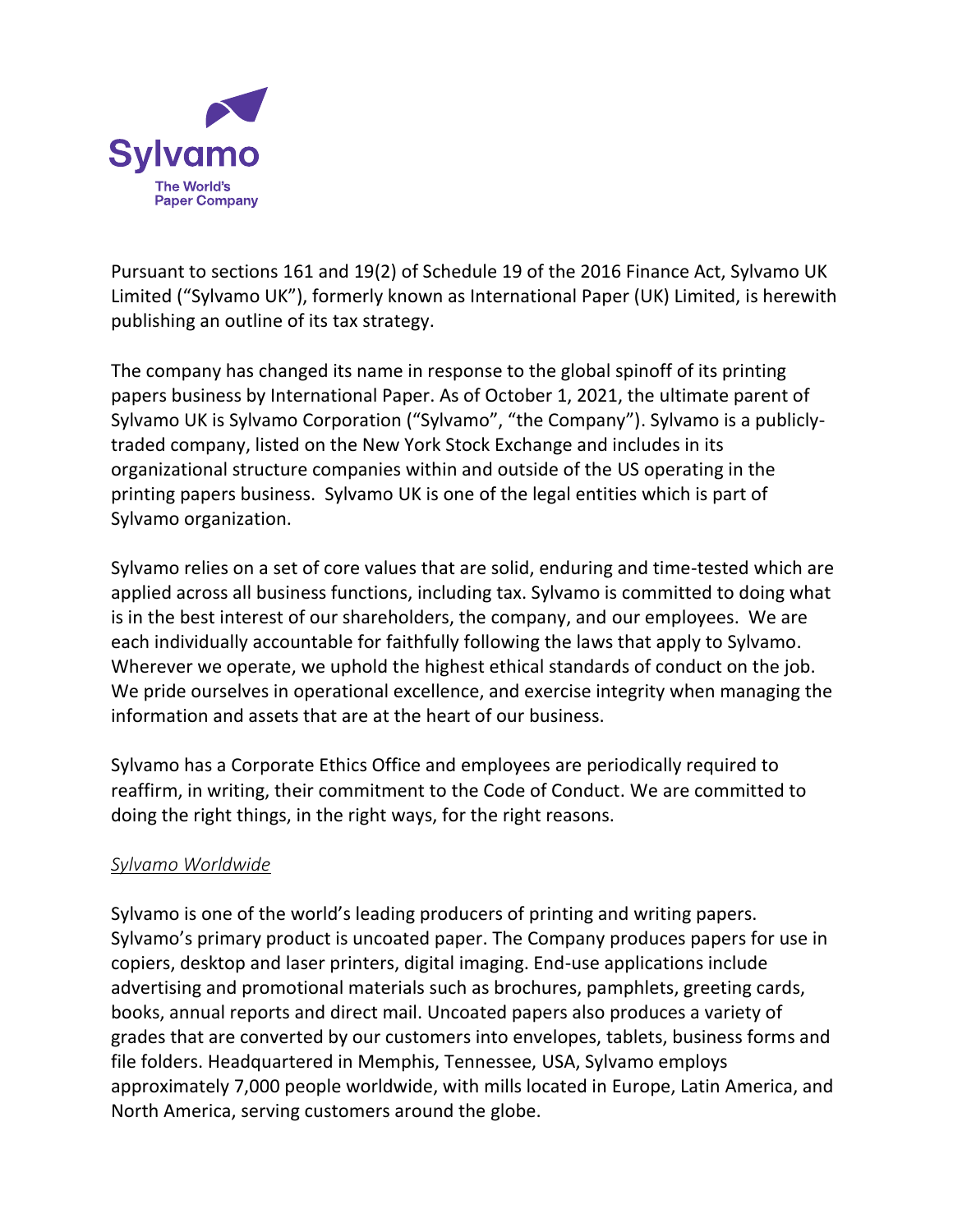

### *Sylvamo in the UK*

Sylvamo UK is part of the Company's European, region. Sylvamo Europe with its regional headquarter in Brussels, Belgium, employes approximately 2,500 people and operates two pulp and paper mills in France and Russia along with forestry operations in both countries, a shared services center in Krakow, Poland as well as sales offices throughout the region. Sylvamo UK is the Company's operating unit in the UK.

Sylvamo UK's main activity is the distribution in the UK and Ireland of printing papers and other fiber-based products that are manufactured by Sylvamo mills located in Brazil, France and Russia as well as business communication related thereto. Sylvamo UK aims to provide to its customers a broad portfolio of papers for a multitude of uses and applications for the office and commercial printing.

## *Tax risks and their management*

The standards set forth in Sylvamo's Code of Conduct apply in all countries in which Sylvamo conducts business. Sylvamo in the UK is committed to effectively manage tax risks in compliance with its Code of Conduct and all applicable rules and regulations. All tax and finance professionals at Sylvamo are commited to observe the respective applicable laws and to act within the standards set by the internal Code of Conduct.

Moreover, as an affiliate of a US public company, Sylvamo UK must also comply with all applicable financial policies, internal controls, processes and audit procedures such that, amongst others, potential risks, including tax risks, can to the extent possible be identified and properly addressed as the case might be. Sylvamo's VP of Tax reports on these topics to the Audit Committee of the Board of Directors.

Sylvamo in the UK continually reviews its tax obligations through a periodic control and reconciliation of tax accounts, the monitoring of legislative and regulatory developments, managing relationship with tax authorities and seeking advice from tax advisory firms when needed.